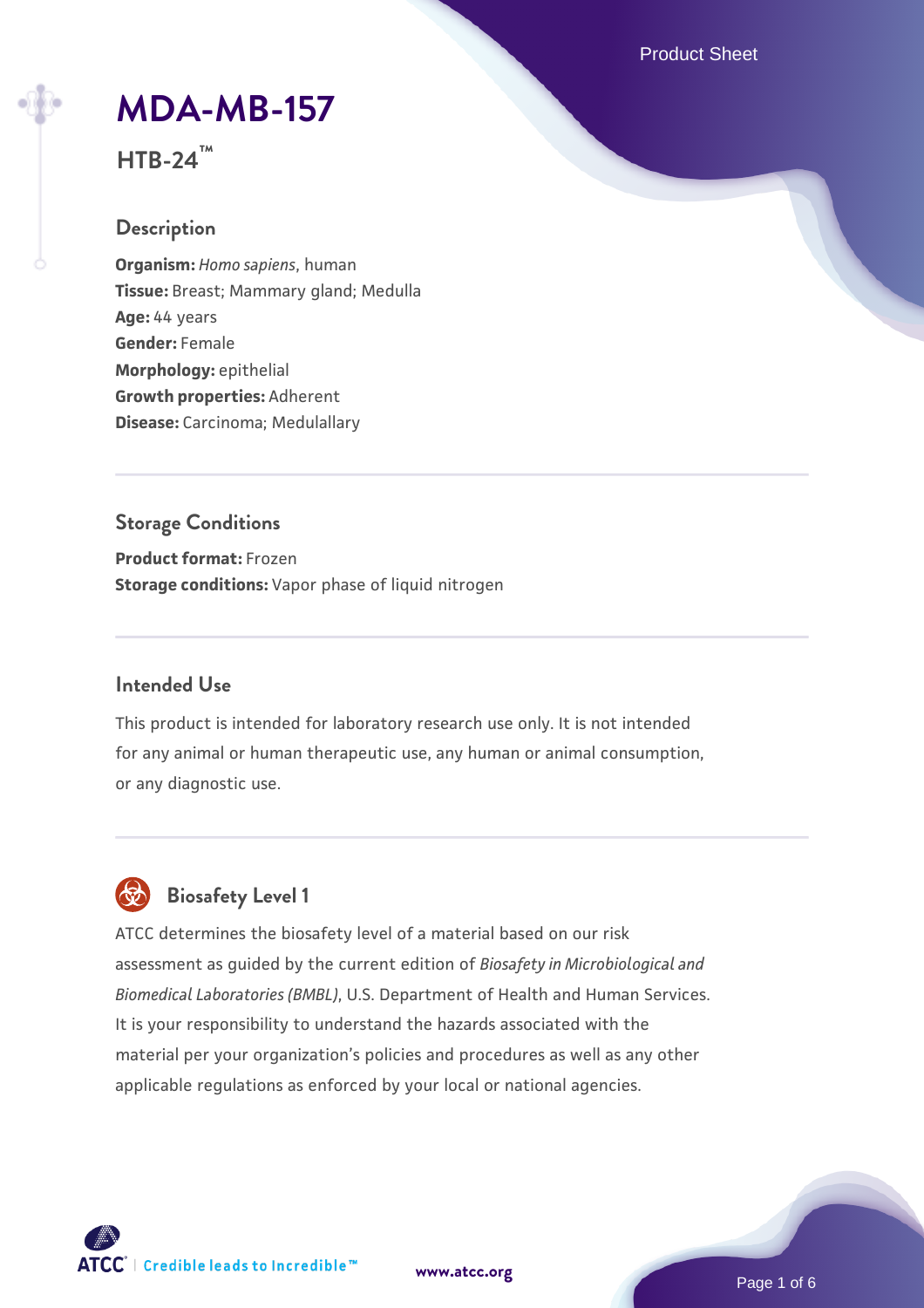ATCC highly recommends that appropriate personal protective equipment is always used when handling vials. For cultures that require storage in liquid nitrogen, it is important to note that some vials may leak when submersed in liquid nitrogen and will slowly fill with liquid nitrogen. Upon thawing, the conversion of the liquid nitrogen back to its gas phase may result in the vial exploding or blowing off its cap with dangerous force creating flying debris. Unless necessary, ATCC recommends that these cultures be stored in the vapor phase of liquid nitrogen rather than submersed in liquid nitrogen.

## **Certificate of Analysis**

For batch-specific test results, refer to the applicable certificate of analysis that can be found at www.atcc.org.

### **Growth Conditions**

**Temperature:** 37°C **Atmosphere:** 100% Air

## **Handling Procedures**

#### **Unpacking and storage instructions:**

- 1. Check all containers for leakage or breakage.
- 2. Remove the frozen cells from the dry ice packaging and immediately place the cells at a temperature below -130°C, preferably in liquid nitrogen vapor, until ready for use.

**Complete medium:** The base medium for this cell line is ATCC-formulated Leibovitz's L-15 Medium, Catalog No. 30-2008. To make the complete growth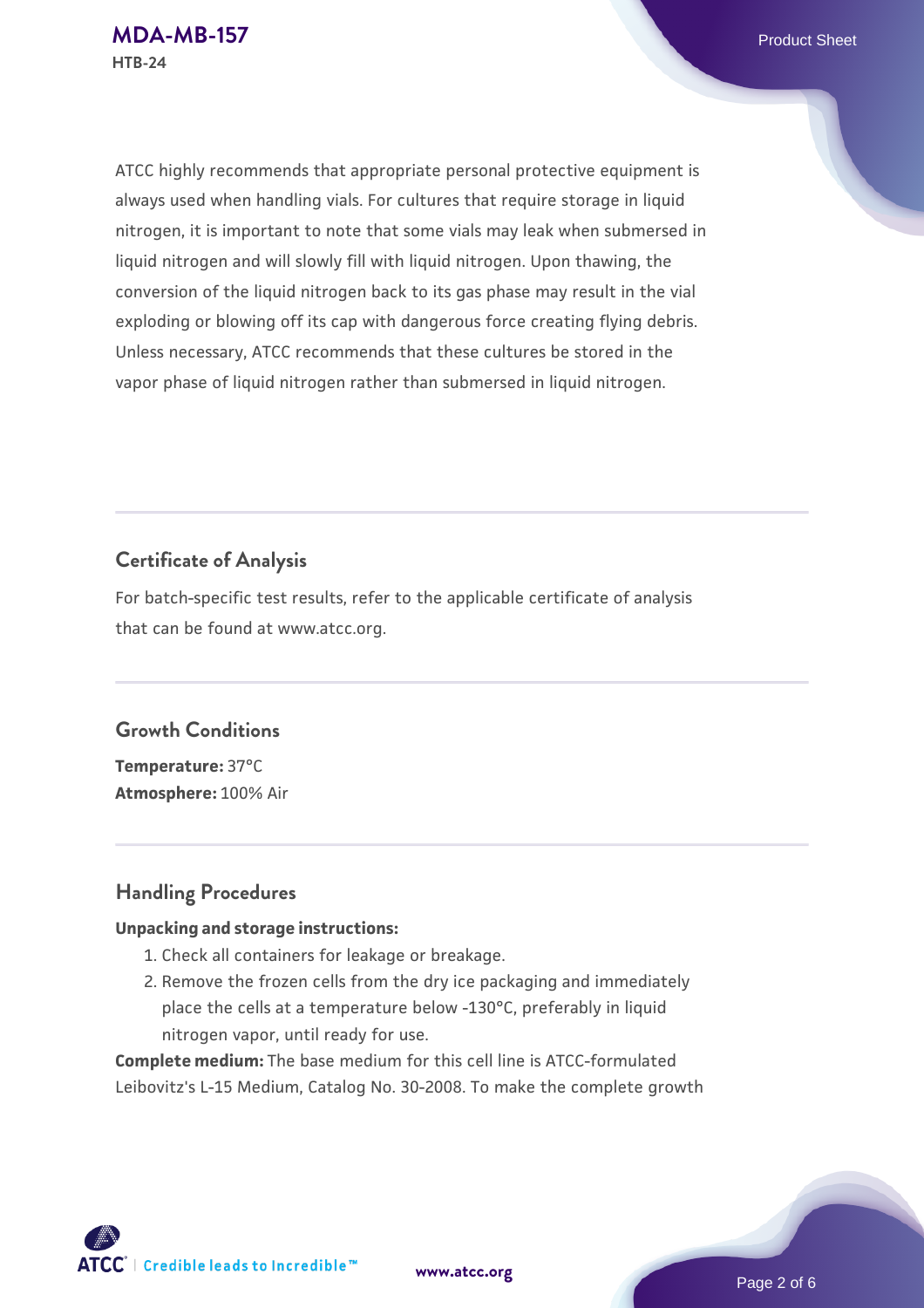medium, add the following components to the base medium: fetal bovine serum to a final concentration of 10%.

(Note: The L-15 medium formulation was devised for use in a free gas exchange with atmospheric air. A CO2 and air mixture is detrimental to cells when using this medium for cultivation)

#### **Handling Procedure:**

To insure the highest level of viability, thaw the vial and initiate the culture as soon as possible upon receipt. If upon arrival, continued storage of the frozen culture is necessary, it should be stored in liquid nitrogen vapor phase and not at -70°C. Storage at -70°C will result in loss of viability.

- 1. Thaw the vial by gentle agitation in a 37°C water bath. To reduce the possibility of contamination, keep the O-ring and cap out of the water. Thawing should be rapid (approximately 2 minutes).
- 2. Remove the vial from the water bath as soon as the contents are thawed, and decontaminate by dipping in or spraying with 70% ethanol. All of the operations from this point on should be carried out under strict aseptic conditions.
- 3. Transfer the vial contents to a centrifuge tube containing 9.0 mL complete culture medium. and spin at approximately 125 xg for 5 to7 minutes.
- 4. Resuspend cell pellet with the recommended complete medium (see the specific batch information for the culture recommended dilution ratio). and dispense into a 25 cm<sup>2</sup> or a 75 cm<sup>2</sup> culture flask.
- 5. Incubate the culture at 37°C **with atmospheric air** in a suitable incubator without  $CO<sub>2</sub>$ . A 5%  $CO<sub>2</sub>$  in air atmosphere is detrimental if using the medium described on this product.

#### **Subculturing procedure:**

Volumes used in this protocol are for 75 sq cm flasks; proportionally reduce or increase amount of dissociation medium for culture vessels of other sizes.

- 1. Remove and discard culture medium.
- 2. Briefly rinse the cell layer with Ca++/Mg++ free Dulbecco's phosphatebuffered saline (D-PBS) or 0.25% (w/v) Trypsin - 0.53 mM EDTA solution to remove all traces of serum which contains trypsin inhibitor.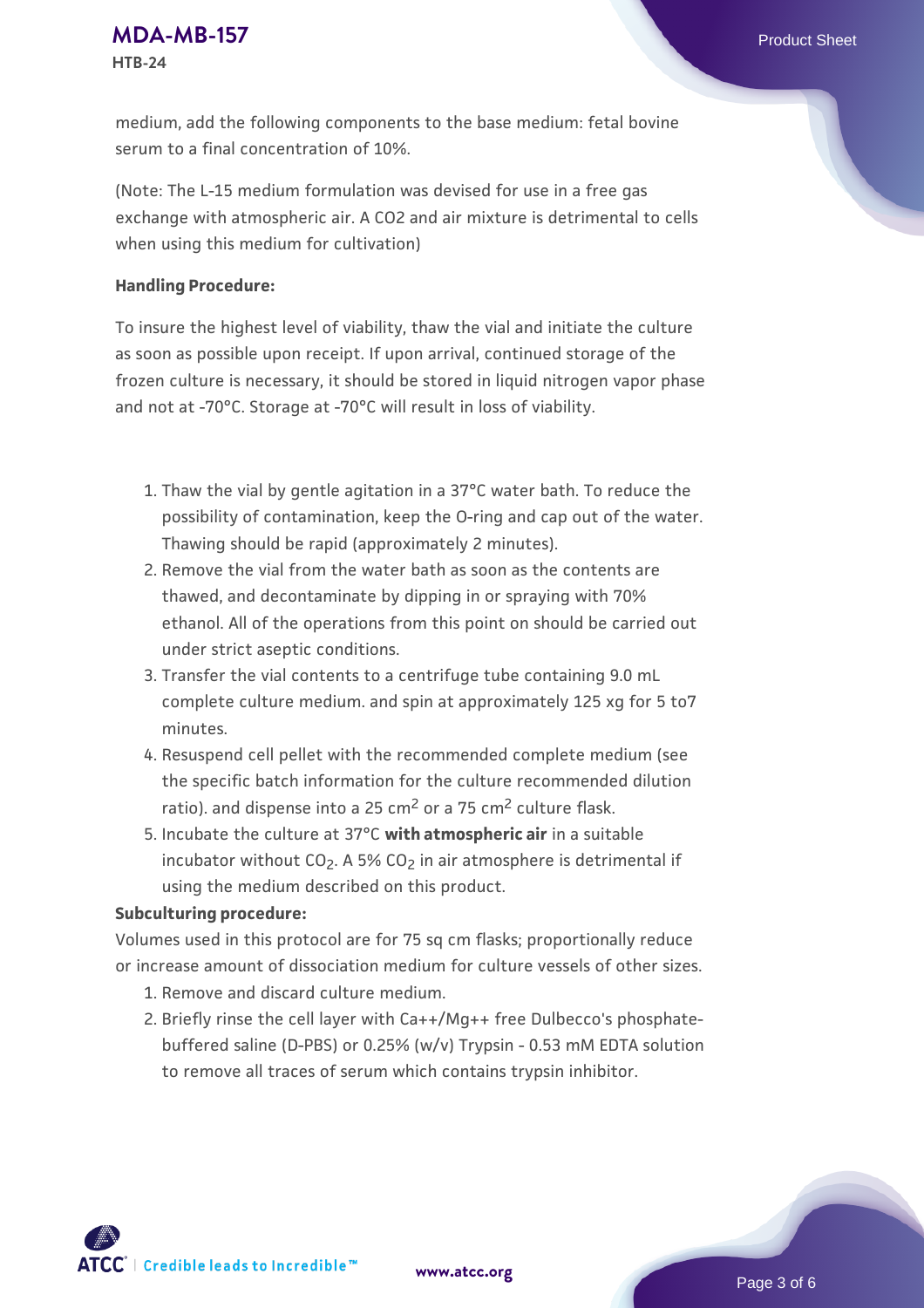## **[MDA-MB-157](https://www.atcc.org/products/htb-24)** Product Sheet

**HTB-24**

3. Add 2.0 to 3.0 mL of Trypsin-EDTA solution to flask and observe cells under an inverted microscope until cell layer is dispersed (usually within 5 to 15 minutes).

Note: To avoid clumping do not agitate the cells by hitting or shaking the flask while waiting for the cells to detach. Cells that are difficult to detach may be placed at 37°C to facilitate dispersal.

- Add 6.0 to 8.0 mL of complete growth medium and aspirate cells by 4. gently pipetting. Transfer cell suspension to a centrifuge tube and spin at approximately 125 X g for 5 to 10 minutes. Discard supernatant.
- 5. Resuspend the cell pellet in fresh growth medium. Add appropriate aliquots of the cell suspension to new culture vessels.
- 6. Incubate cultures at 37°C in air atmosphere.

**Subcultivation Ratio:** A subcultivation ratio of 1:2 to 1:3 is recommended **Medium Renewal:** 2 to 3 times per week

**Reagents for cryopreservation:** Complete growth medium supplemented with 5% (v/v) DMSO (ATCC 4-X)

## **Material Citation**

If use of this material results in a scientific publication, please cite the material in the following manner: MDA-MB-157 (ATCC HTB-24)

## **References**

References and other information relating to this material are available at www.atcc.org.

## **Warranty**

The product is provided 'AS IS' and the viability of ATCC® products is warranted for 30 days from the date of shipment, provided that the customer has stored and handled the product according to the information included on the product information sheet, website, and Certificate of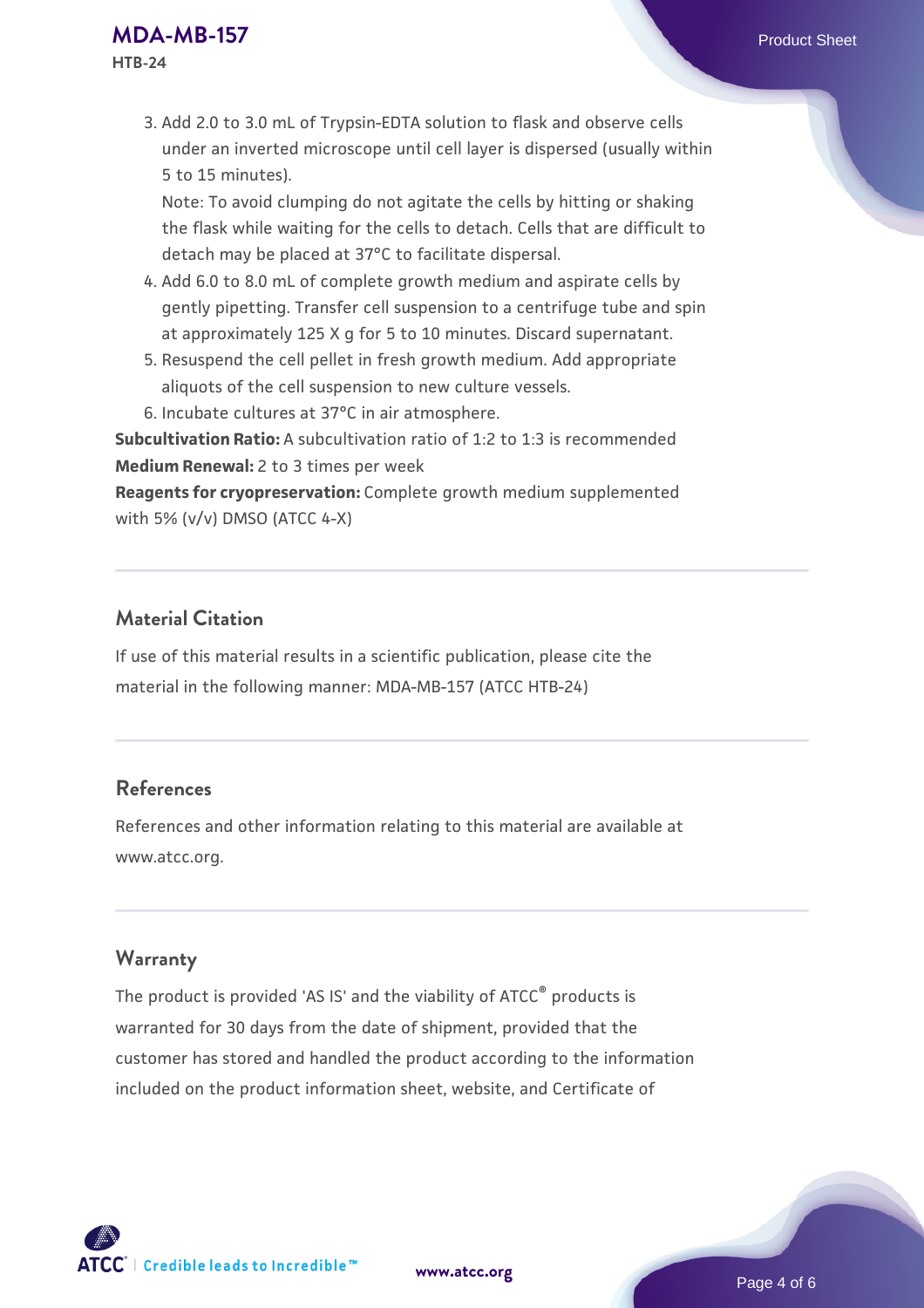Analysis. For living cultures, ATCC lists the media formulation and reagents that have been found to be effective for the product. While other unspecified media and reagents may also produce satisfactory results, a change in the ATCC and/or depositor-recommended protocols may affect the recovery, growth, and/or function of the product. If an alternative medium formulation or reagent is used, the ATCC warranty for viability is no longer valid. Except as expressly set forth herein, no other warranties of any kind are provided, express or implied, including, but not limited to, any implied warranties of merchantability, fitness for a particular purpose, manufacture according to cGMP standards, typicality, safety, accuracy, and/or noninfringement.

## **Disclaimers**

This product is intended for laboratory research use only. It is not intended for any animal or human therapeutic use, any human or animal consumption, or any diagnostic use. Any proposed commercial use is prohibited without a license from ATCC.

While ATCC uses reasonable efforts to include accurate and up-to-date information on this product sheet, ATCC makes no warranties or representations as to its accuracy. Citations from scientific literature and patents are provided for informational purposes only. ATCC does not warrant that such information has been confirmed to be accurate or complete and the customer bears the sole responsibility of confirming the accuracy and completeness of any such information.

This product is sent on the condition that the customer is responsible for and assumes all risk and responsibility in connection with the receipt, handling, storage, disposal, and use of the ATCC product including without limitation taking all appropriate safety and handling precautions to minimize health or environmental risk. As a condition of receiving the material, the customer agrees that any activity undertaken with the ATCC product and any progeny or modifications will be conducted in compliance with all applicable laws, regulations, and guidelines. This product is provided 'AS IS' with no



**[www.atcc.org](http://www.atcc.org)**

Page 5 of 6